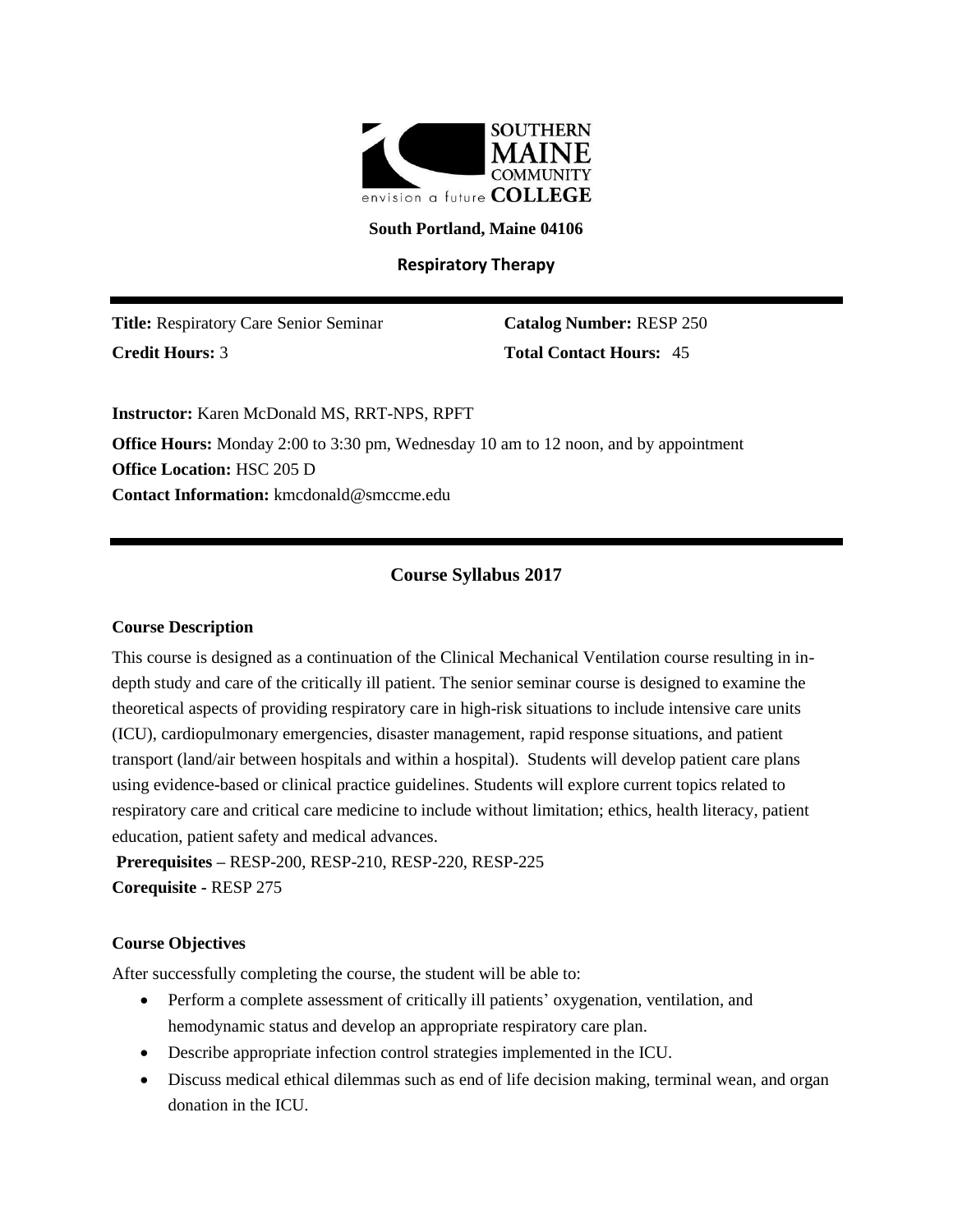- Describe psychological and physical stress factors that affect both patient and staff in the ICU.
- Describe the basic principles of extracorporeal membrane oxygenation (ECMO) and Mechanical Circulatory Assist (MCS) devices in the ICU.
- Discuss the role of the respiratory therapist in patient transport within the hospital, by air and by land.
- Explain the composition, roles, and purpose of rapid response teams.
- Identify and provide examples of the Joint commission's National Patient Safety Goals as they apply to respiratory care.
- Categorize the role of the respiratory therapist is disaster preparedness and disaster management.
- Define patient education and related terms including health literacy.
- Identify the major components of the patient education process and explain how education can be incorporated into asthma management, Chronic Obstructive Pulmonary Disease (COPD) management, pulmonary rehabilitation, discharge planning, and smoking cessation.
- Develop patient education materials.
- Discuss respiratory and critical care trends and advances expected in the next decade.

### **Course Requirements**

**Presentations**: Students will prepare and present two group presentations. The first will be a newborn cardiac disorder and will include a patient care plan. The second will be a patient education topic. This topic may include a care plan as appropriate. The goal of this presentation is to create and present a patient education product. Finally, students will also choose a respiratory care topic and make an individual presentation of their chosen topic. This topic will be chosen based on individual analysis of the NBRC matrix with the goal of enhanced preparation for the NBRC TMC exam. Education brochure and presentation grading rubrics will be provided.

**Examinations**: Students will complete two NBRC style examinations covering hemodynamics, disorders seen in the ICU setting, and topics covered by student and guest speakers.

**Service Learning**: Students are expected to complete a minimum of 4 hours of service learning during the course of the program. To earn the credit for service learning an essay describing the community service experience is required. Students must provide documentation/verification of their activity. A grading rubric will be provided.

In the event a student is unable to document or perform the service learning activity an alternative assignment is available. Students can read "When Breath Becomes Air" by Paul Kalanithi. Write an essay addressing two aspects of the book. First, what was learned about how the main character approached his diagnosis of stage IV cancer and his impending death. Second, discuss how the author viewed the role of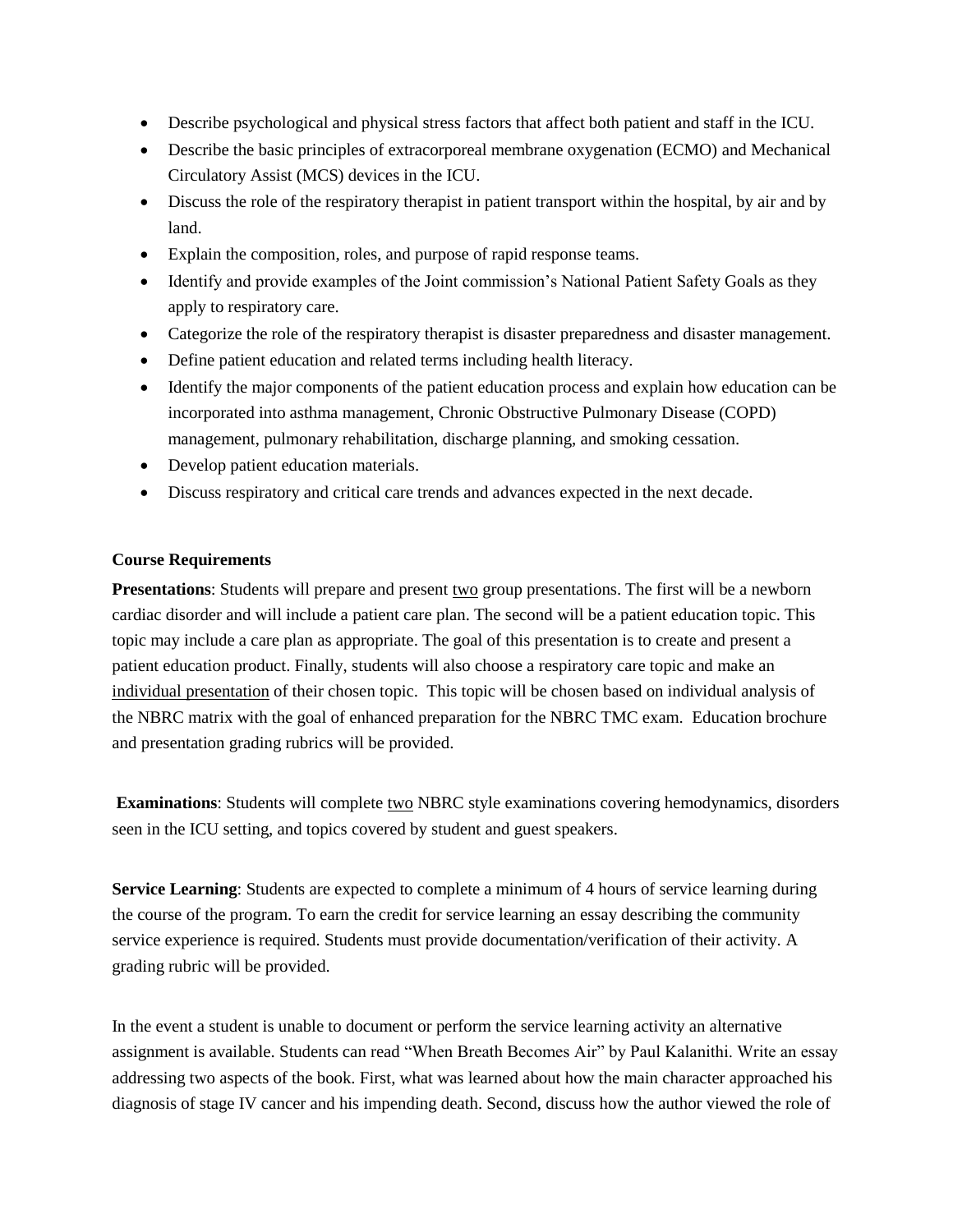developing medical skills and caring for patients including his understanding that "good intentions were not enough".

### **Student Evaluation and Grading**

Exam  $1 - 20%$ Newborn Cardiac Disorder Presentation – 10% Topic Presentation – 15% Exam 2 – 20% Service Learning Experience – 15% Group Education Brochure & Presentation – 20%

# **Text, Tools and / or Supplies**

J.M. Cairo, Pilbeam's Mechanical Ventilation Physiological and Clinical Applications 6th edition and Workbook

R.M. Kacmarek, Egan's Fundamentals of Respiratory Care 10th edition and workbook

D. C. Shelledy, Respiratory Care Patient Assessment & Care Plan Development

## **Attendance Policy:**

Attendance, punctuality, and participation in all classes of this course are essential to achieving the course objectives. Course grade will be reduced by one full letter for each absence beyond three. Lateness by more than 10 minutes will result in dropping one half letter grade for each lateness beyond three. Exams are to be taken as scheduled. Missed exams may be made-up with a 5% penalty if the student contacts the instructor *prior* to missing the exam. Make-up exam format will be altered and the exam will be given during final exam week.

## **Cell Phone Policy:**

Cell phones can be left on and should be silenced upon entering class. No texting in class.

## **Course Evaluation:**

Students complete evaluations for each course attended at SMCC. Evaluations are submitted online and can be accessed through the student portal. Students can access the course evaluations beginning one week before the end of classes. The deadline for submission of evaluations occurs Monday at 5 PM following the last day of the class. You will receive an email to your student email account when course evaluations are available.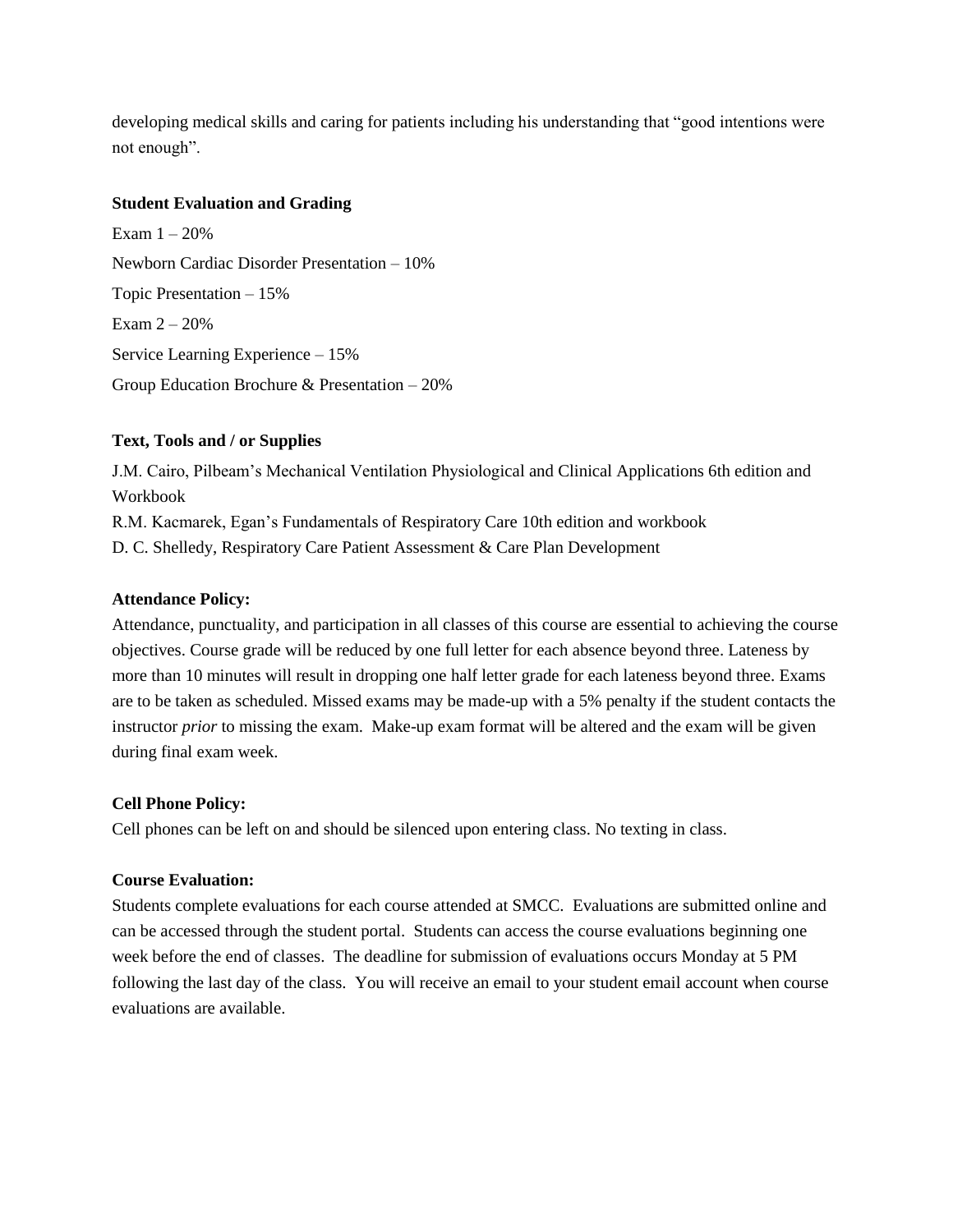#### **ADA Statement (Americans with Disabilities Act):**

Southern Maine Community College is an equal opportunity/affirmative action institution and employer. For more information, please call (207) 741-5798. If you have a disabling condition and wish to request accommodations in order to have reasonable access to the programs and services offered by SMCC, you must register with the Disability Services Coordinator, Sandra Lynham, who can be reached at 741-5923. Further information about services for students with disabilities and the accommodation process is available upon request at this number. Course policies about online testing are modified to suit each individual's accommodations.

### **SMCC Pay-For-Print Policy:**

Each semester students receive a \$20 printing credit. The balance resets at the end of the semester and any remaining credits are removed. The College's pay-for-print system monitors printing on all printers (including those in general access labs, library printers, Tutoring Services, Campus Center Lounge and technology labs). Be sure to log OUT of the system when you've finished your printing, to prevent unauthorized access to your account. Students can check the number of pages they have printed by using the Printing Balance tool available on SMCC computers (located in the lower right corner of the screen, near the clock). Departments with work study students who need to print documents for the department should contact the Help Desk at 741-5696 to have a special account set up. To find ways to reduce your printing charges, please go to the IT Help tab on My SMCC. If you have questions about the pay-forprinting policy or your printing charges, please contact the Help Desk at 741-5696 or send an e-mail to helpdesk@smccme.edu.

### **Refunds**

Print jobs are eligible for a refund in the event of mechanical or electronic error on the part of the printer, print server, or software used to submit the job. Jobs are not eligible for a refund in cases where the job was not set up correctly, was submitted multiple times, or the student is not satisfied with the result. To request a refund, please bring the offending print to the IT Department in the basement of the Ross Technology Center. Refunds will be granted in the form of a credit to the student's account.

### **Add-Drop Policy:**

Students who drop a course during the one-week "add/drop" period in the fall and spring semesters and the first three days of summer sessions receive a 100% refund of the tuition and associated fees for that course. Please note any course that meets for less than the traditional semester length, i.e., 15 weeks, has a pro-rated add/drop period. There is no refund for non-attendance.

### **Withdrawal Policy:**

A student may withdraw from a course only during the semester in which s/he is registered for that course. The withdrawal period is the second through twelfth week of the Fall and Spring semesters and the second through ninth week of twelve-week Summer courses. This period is pro-rated for shorter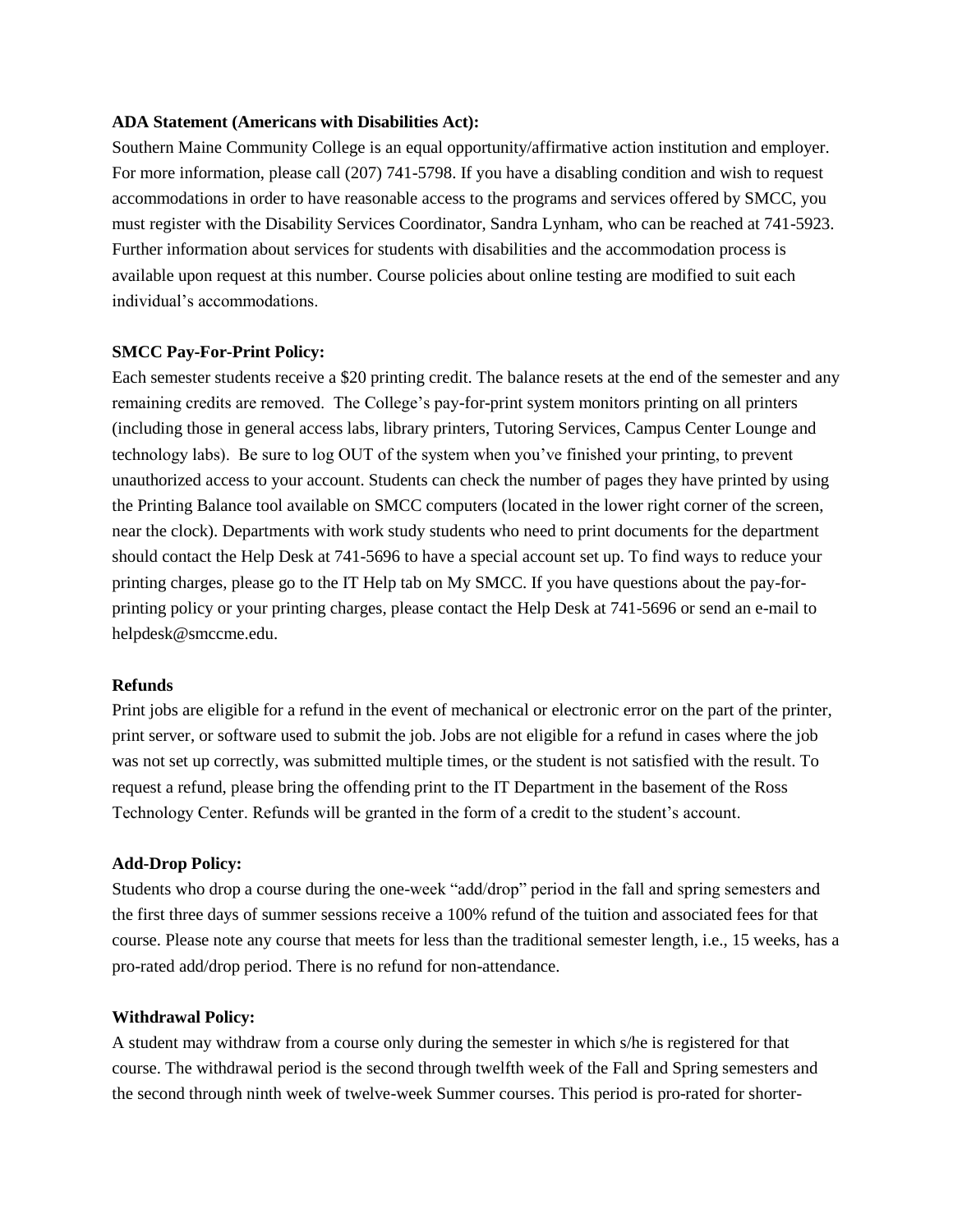length courses - usually 75 percent of course meeting times; please check with the Registration Office. To withdraw from a course, a student must complete and submit the appropriate course withdrawal form, available at the Registration Office. This process must be completed either in person or by using SMCC e-mail accounts.

#### **Plagiarism Statement:**

If an instructor suspects that a student has knowingly committed a violation defined in the Maine Community College System Policy on Student Grade Appeals and Academic Misconduct, the instructor has the authority to review the alleged misconduct and determine the grade that the student should receive for the assignment and the course. The instructor may assign a failing grade for the assignment or course and may require the student to complete additional work for the course. The instructor may consult with the department chair and/or the College's chief academic officer prior to making such decisions. If a student seeks to challenge an instructor's determination, the student should submit a grade appeal. Grade appeal forms are available in the Advising Office on the South Portland Campus or in the administrative offices in the Learning Commons on the Midcoast Campus. An instructor may also refer the matter to the College's disciplinary officer for review under the procedures of the MCCS Student Code of Conduct.